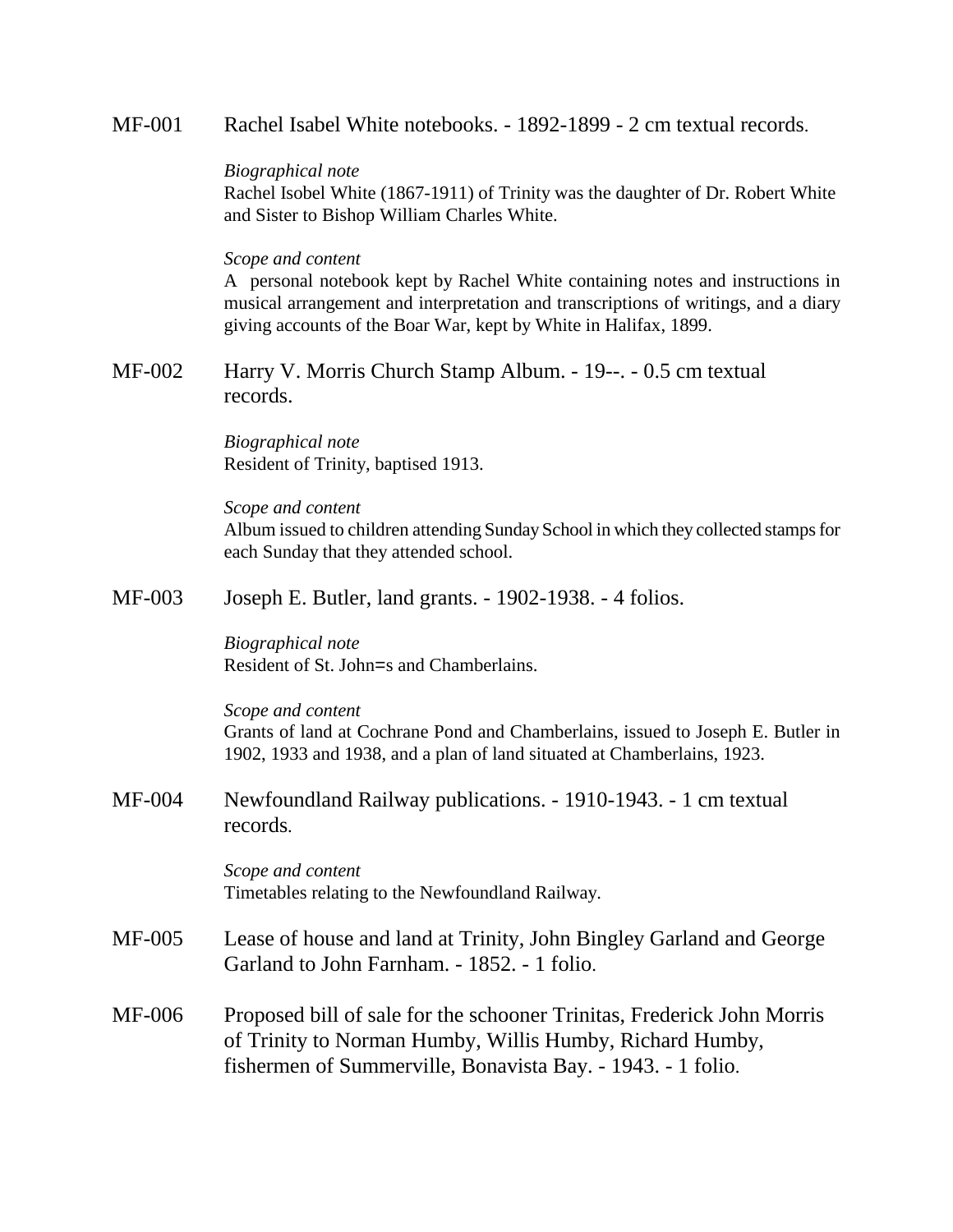| MF-007<br>Florence E. Mews exercise book. - 1932. - 1 cm textual records. |
|---------------------------------------------------------------------------|
|---------------------------------------------------------------------------|

MF-008 The Queen=s Coronation (a play for children) written in 1837 by Rev. William Bullock. - [c.1937]. - 1 cm textual records.

> *Scope and content* Typed transcript of the original play written by Rev. William Bullock, Dean of Nova Scotia, at Trinity in 1837. The play was transcribed by L. Bullock-Webster, Victoria BC c.1937.

*Notes* Copyright held by L. Bullock-Webster

- MF-009 Correspondence, Martha G. Brownlie to Miss Carter. 1878. 1 folio.
- MF-010 Fort Point Lighthouse papers. 1893-1906. 6 folios.

*Scope and content* Manifests of goods delivered to the lighthouse at Fort Point, 1893-1906.

MF - 011 Dr. Robert Gill. - 1845. - 1 folio.

*Scope and content* An invoice from Dr. Gill for medicine for MR. Robert Norman=s wife.

MF - 012 Ethel Grace Hodder. - 1884. - 1 cm textual records.

*Scope and content* A book that was given to Ethel Grace from her teacher in 1884, titled AThe Sunday Picture Book.@

- MF 013 Games for Children. 1 cm textual records*.*
- MF 014 St. John=s Mutual Insurance Club. 1881. 1 cm textual records.

# *Scope and content* Rules of the St. John=s Mutual Insurance Club as adopted at a meeting of ship owners and agents on March 16, 1881.

MF - 015 A seal frame. - 1 folio.

*Scope and content* A drawing of a seal frame that was used to catch seal with.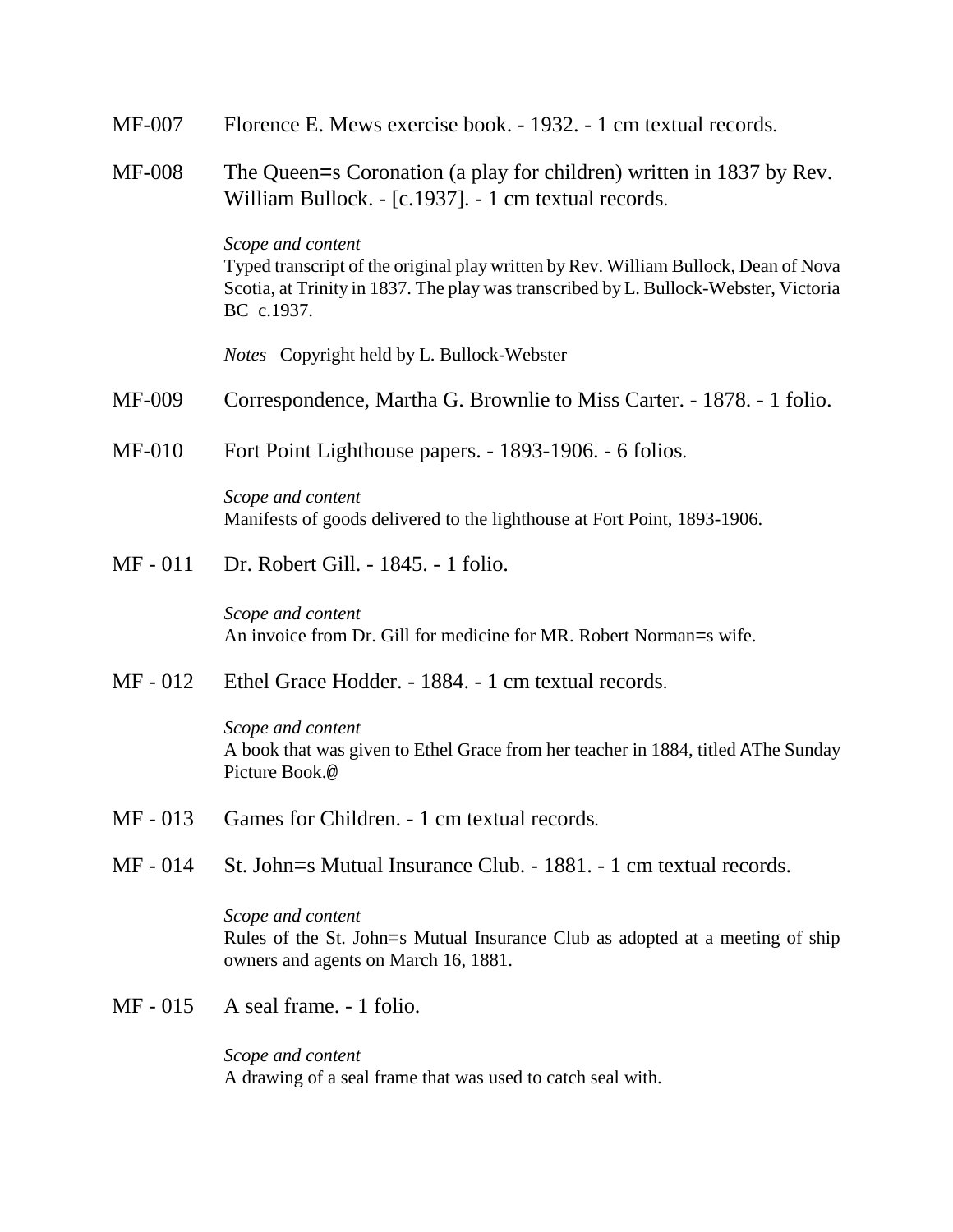- MF 016 Church Lads Brigade (CLB) Sport=s Day Agenda. 1949. 1 folio.
- MF 017 Canadian Brotherhood of Railroad Employees Certificate. 1920. 1 folio.

*Scope and content*

A certificate that was issued to George Rowe upon his admittance to the Canadian Brotherhood of Railroad Employees Division No. 162 in St. John=s on August 3, 1920.

MF - 018 Gilbert Bugden, Culler=s Oath and License. - 1933. - 1 folio.

#### *Scope and content*

A fisherman would have to swear an oath in order to cull fish without showing fear, favour or affection to any vendor or vendee of fish before being issued a culler=s license from the Salt Codfish Exportation Board of Newfoundland.

MF - 019 *The Old Time Songs and Poetry of Newfoundland*. - 1927. - 0.5 cm textual records.

#### *Scope and content*

A book that was printed by A*The Family Fireside*@ newspaper for Gerald S. Doyle in November 1927. The book contains some of the old favourite poems and songs of Newfoundland such as AAll Around Green Island Shore@, AThe Badger Drive@, AThe Ryans and the Pittmans@ and AThe Trinity Cake@.

MF - 020 In account with slips and reference letters. - 1838, 1853, 1859, 1862, 1866, 1867. - 12 folio.

#### *Scope and content*

The file consists of in account with papers from various gentlemen including John Bingley Garland, James Fleming and James Collis. The file also contains some reference letters.

MF - 021 Concert Programme. - 1 folio.

### *Scope and content*

A programme from a local variety concert that was held in Trinity, no date is provided.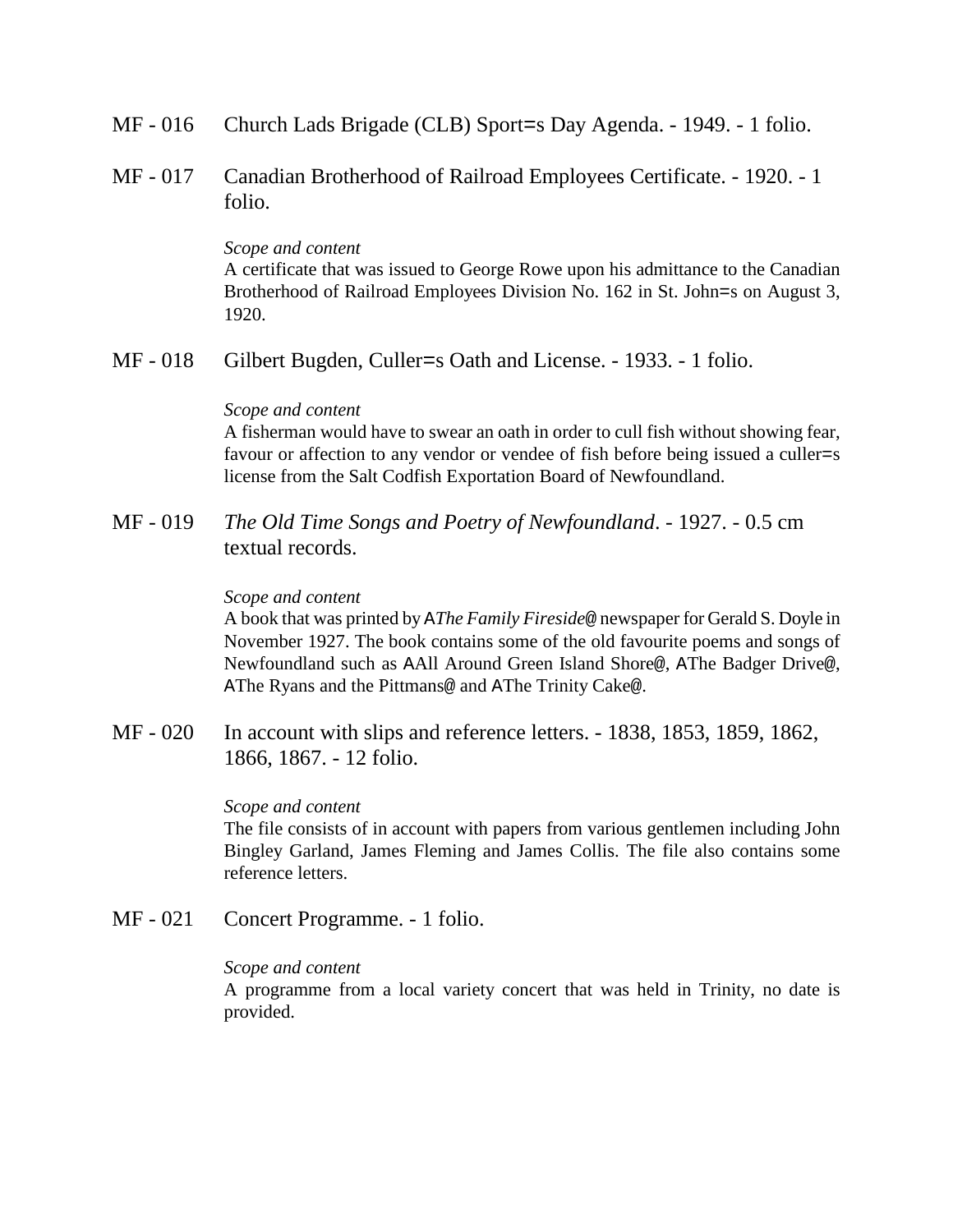MF - 022 Royal Black Preceptory and Loyal Orange Association. - 1910, 1947. - 2 folio.

### *Scope and content*

A letter of sympathy to Mrs. Thomas Spurrell and family on the passing of her husband and father from the members of the Royal Albert Lodge, LOA. An expenditure statement from E. Batson to the Royal Black Preceptory in Trinity, 1947.

MF - 023 An Award of Merit, Harold Fifield. - 1895. - 1 folio.

### *Scope and content*

An award of Merit that was given to Harold Fifield from Christ Church, Sunday School, Trinity East.

MF - 024 Masonic Union Lodge No. 28 - 0.5 cm.

### *Scope and Content*

A booklet containing odes/songs of the Masonic Order. Original Photographs are in the Trinity Historical Society Colour Photograph Collection.

MF - 025 Total Abstinence Mutual Improvement Society. 1877. - 1.7 cm.

## *Scope and Content*

Includes a certificate and bible for the Total Abstinence Mutual Improvement Society that was created in November 1877, as well as a photocopy of a payment of dues book of members - English Harbour from 1927 - 1928. The photocopy was donated by Gilbert Penny. The first president was William Penny and the last was Joseph Allan Penny.

MF - 026 By-laws. 1865. - 0.2 cm.

*Scope and Content* By-laws of the harmony Division, No. 2 of the Son of Temperance of Newfoundland in Trinity in 1865.

MF - 027 Certificate of British Registry. 1956, 1971. - 1 cm.

## *Scope and Content*

Contains a certificate of British Registry of the ship AG. E. Kenneth Second@ on February 4, 1956 as well as the Bill of Sale (1971).

MF - 028 Our Bounden Duty and Service. - 0.3 cm.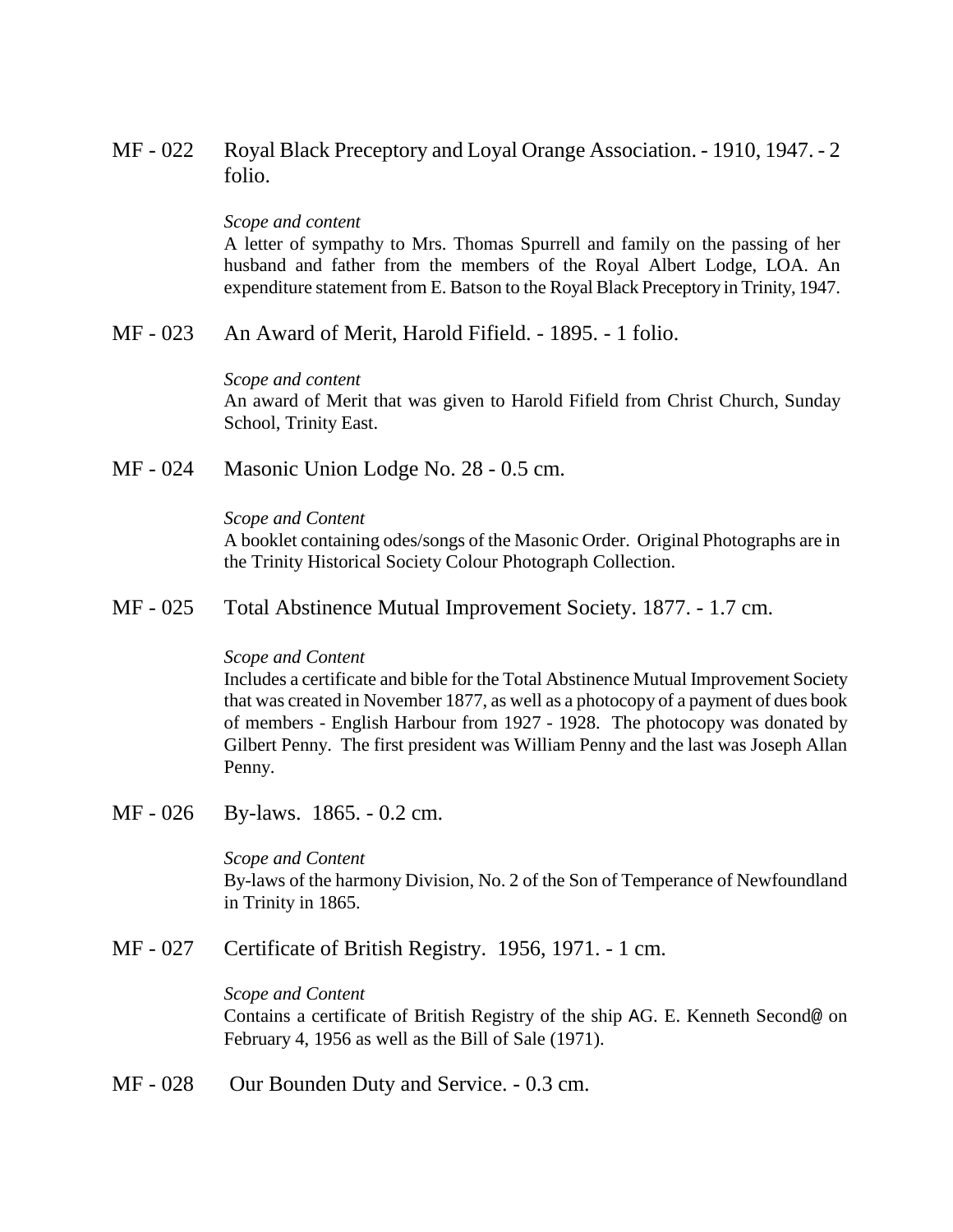### *Scope and Content*

A book used in worship for the schools that was compiled by Rev. E. P. Hiscock which was a minister here from 1923 - 1929.

MF - 029 Rules and Instructions for Lightkeepers. - 0.5 cm.

### *Scope and Content*

Book of Rules and Instructions for LIghtkeepers and Fog Alarm Engineers and Rules Governing Buoys and Beacons which was issued by Marine Services and the Department of Transport.

MF - 030 Mae Randell Material. - 0.2 cm.

## *Scope and Content*

Material belonging to Mae Randell including her immigration identification card and a record of the money she collected for the Red Cross.

MF - 031 Daily Comfort Book. - 0.2 cm.

# *Scope and Content*

Daily readings for those serving in Her Majesty=s Forces or engaged in National Service. It contains quotes from the bible and was printed by the Naval and Military Bible Society in Great Britain. Inscription says ATo mother from Harold wishing you the best of luck and health till we meet again.@

MF - 032 Newfoundland Game Laws. 1943. - 0.2 cm.

## *Scope and Content*

Contains Newfoundland game laws that was put out by the Department of Natural Resources in 1943 to tell the rules of hunting. This booklet belonged to James Dewling which was the father of Mr. Clarence Dewling of Trouty.

MF - 033 By-laws of Trinity Lodge. 1906 - 0.2 cm.

*Scope and Content* Contains the by-laws of Trinity Lodge, No. 113. L.O.A. Ship Cove for 1906.

MF - 034 By-laws of Trinity. 1914 - 0.2 cm.

## *Scope and Content*

Contains the by-laws of Trinity, Preceptory No. 650, Port Rexton for 1914. This book was donated by Clarence Dewling.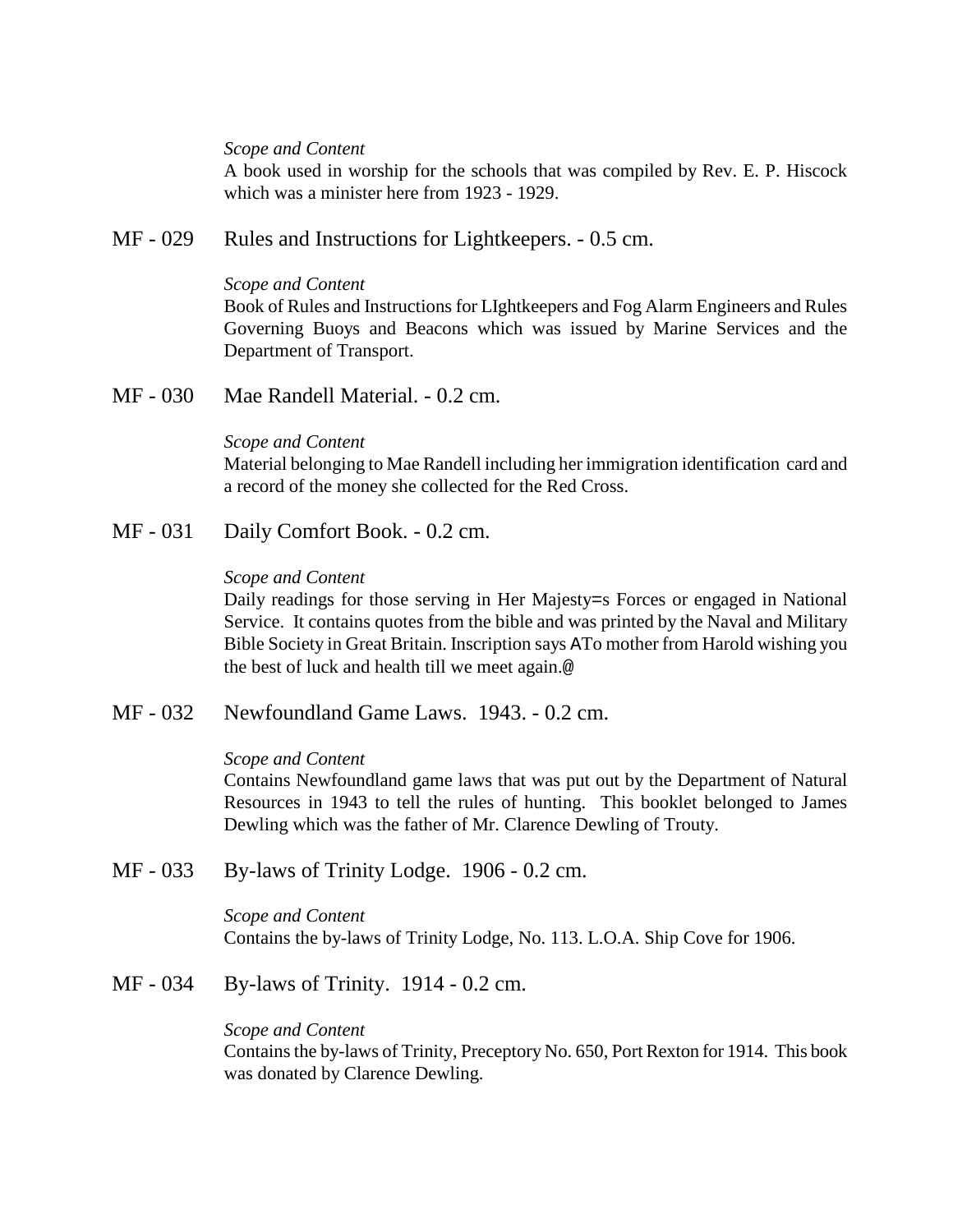MF - 035 By-laws of Gibraltar Lodge. 1933. - 0.2 cm.

#### *Scope and Content*

Contains the bye-laws of Gibraltar Lodge No. 131, in the Provincial Grand Lodge of Newfoundland; and No. 1965 in the Grand Lodge of British North America of Bonaventure in 1933.

MF - 036 Notes from Trinity. 1921 - 1922. - 0.2 cm.

# *Scope and Content*

Excerpts from a diary kept by Francis C. (Frank) Howse in the early 1920's in Trinity. Donated by Wilfred Howse from Grand Falls during the summer of 2004. Original still held by the donor.

Located: Manuscript Files Box 1

MF - 037 In Loving Memory of Brave Soldiers and Sailors - 0.2 cm.

### *Scope and Content*

A poster containing a poem in memory of the brave soldiers and sailors who lost their lives while fighting in the Dardenelles, for the flag of Old England.

MF - 038 Lenten Services. 1898. - 0.1 cm.

#### *Scope and Content*

Copy of the Lenten Service for St. Paul=s Church in 1898 that was lead by Rev. Frank Smart. It was donated by Gordon in Miller in July of 2005.

MF - 039 Almanac. 1886, 1904 - 0.3 cm.

#### *Scope and Content*

Contains the *Ayer=s American Almanac* for 1886 which was published in Massachusetts and the *Wingate Almanac* for 1904 which was published in Montreal, Quebec.

MF - 040 Views of Trinity. 1913. - 0.5 cm.

#### *Scope and Content*

Contains 2 identical books of various photos taken of Trinity. These photos belonged to Dr. Robert White.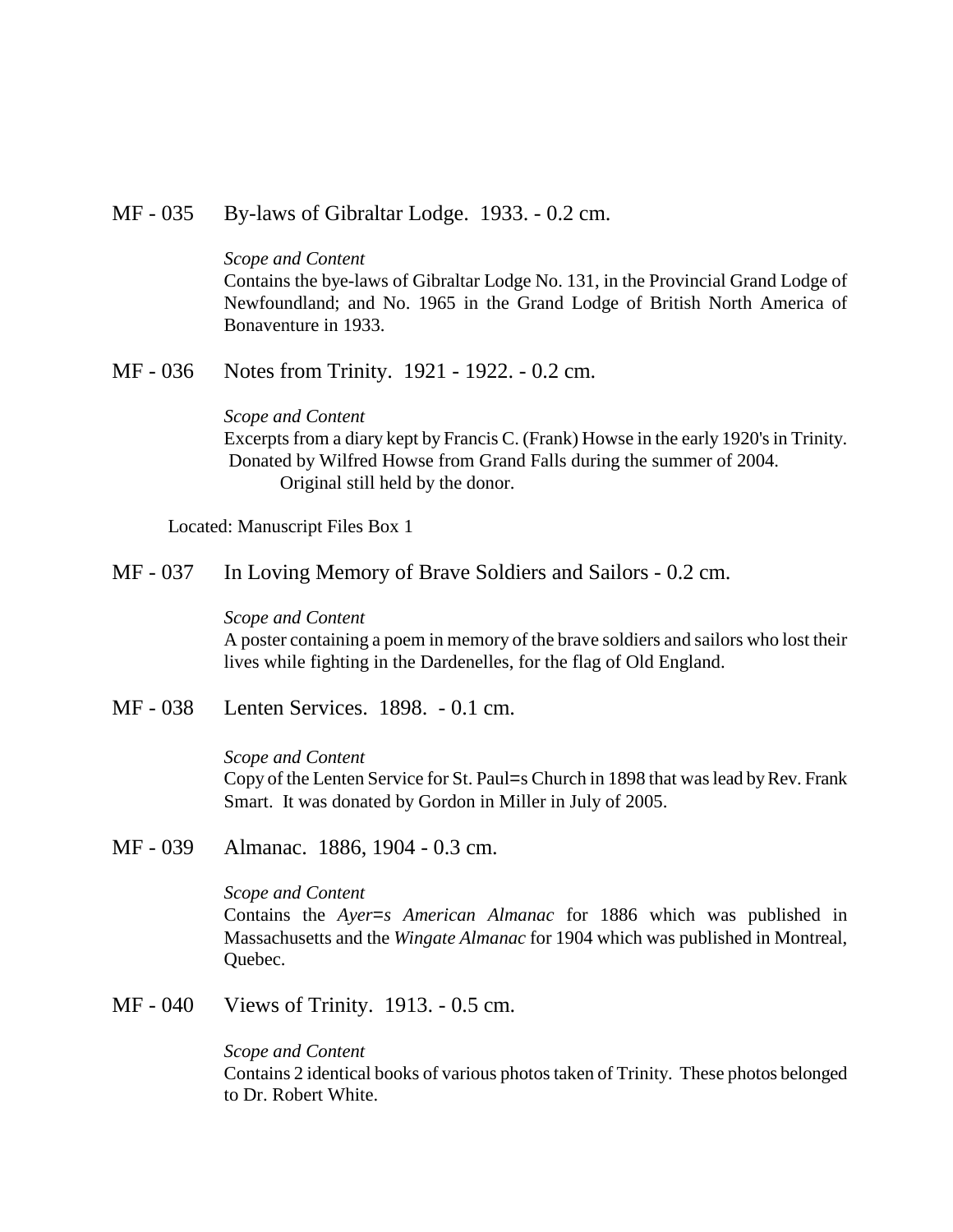MF - 041 Miscellaneous. 1843. - 0.2 cm.

*Scope and Content* Contains various invoices and payments for various people in Trinity.

MF - 042 4-H Clippings. 1980's. - 0.2 cm.

*Scope and Content* Contains certificates, letters, and invitations belonging to the 4-H Club. File also contains artwork done by several of the 4-H members.

MF - 043 CD - The Le Vesconte Family Archives.

*Scope and Content* Contains a CD of a revised VW-1 folder that includes 303 files pertaining to the Le Vesconte family.

MF - 044 British Harbour Memories. - 1.3 cm.

*Scope and Content* Contains a book of poems titled ABritish Harbour Memories@ donated by Nina (Tilley) Silk in 2006.

MF - 045 Cassettes - Interviews.

# *Scope and Content* Contains 2 cassettes of various interviews donated by Nina (Tilley) Silk in 2006. On one cassette there is interviews with Dr. Henry Payne, which taught school in British Harbour for 11 years.

MF - 046 Emily Bugden=s Diary. 1929 - 0.5 cm

#### *Scope and Content*

Contains a diary belonging to Emily Bugden, a teacher in Shoal Harbour in 1929, possibly from English Harbour. Donated by Doug Cole in September 2006.

MF - 047 Red Cross. - 1968 - 1969. - 7.5cm

#### *Scope and Content*

Contains Red Cross receipt books showing their name and how much they donated to the Red Cross. The receipt books were donated by Doug Cole on August 8 2003.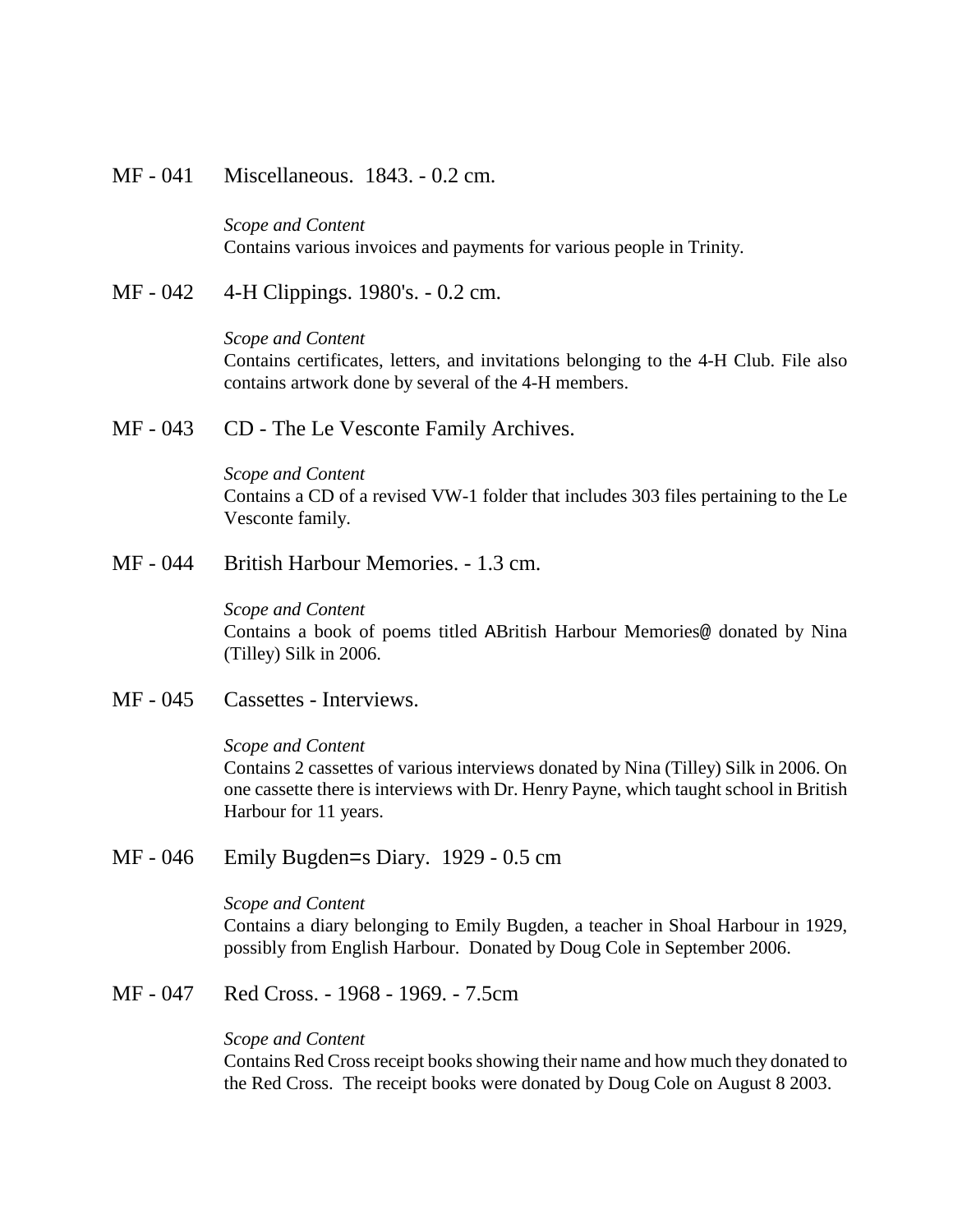# MF - 048 Royal Naval Reserve Men. - 1915. - 0.1cm

*Scope and Content* Contains a statement of the number of Royal Naval Reserve Men who were on the S. S. Mongolian for passage to England, and names and addresses of next of kin of the R. N. R. Men.

MF - 049 Florence Gertrude Hiscock. - 1949, 1989. - 0.1 cm

*Scope and Content* Contains Florence Gertrude Hiscocks birth certificate and her last will and testament.

MF - 050 Confederation Celebration. - 1974. - 0.1 cm

*Scope and Content* Contains the 1974 calendar of the Confederation Celebration.

MF - 051 Hayter=s General Store. 1931, 1933. - 0.1 cm

*Scope and Content* Contains correspondence and invoices for R.W. Hayter=s Store.

MF - 052 R.G. Maidment. 1922. - 0.1cm

*Scope and Content* Contains journal entry written by R.G. Maidment.

MF - 053 Eliol Cooper. 1916. - 1cm

*Scope and Content* Contains a Newfoundland Royal Naval Reserve Booklet, short biography of Eliol Cooper and other correspondence. Donated by Ralph Cooper, 2008

MF - 054 W.C. Gent. 1925 - 1937. 1 cm

*Scope and Content*

Contains correspondence between W.C. Gent and his family and also business correspondence. Donated in July 2008.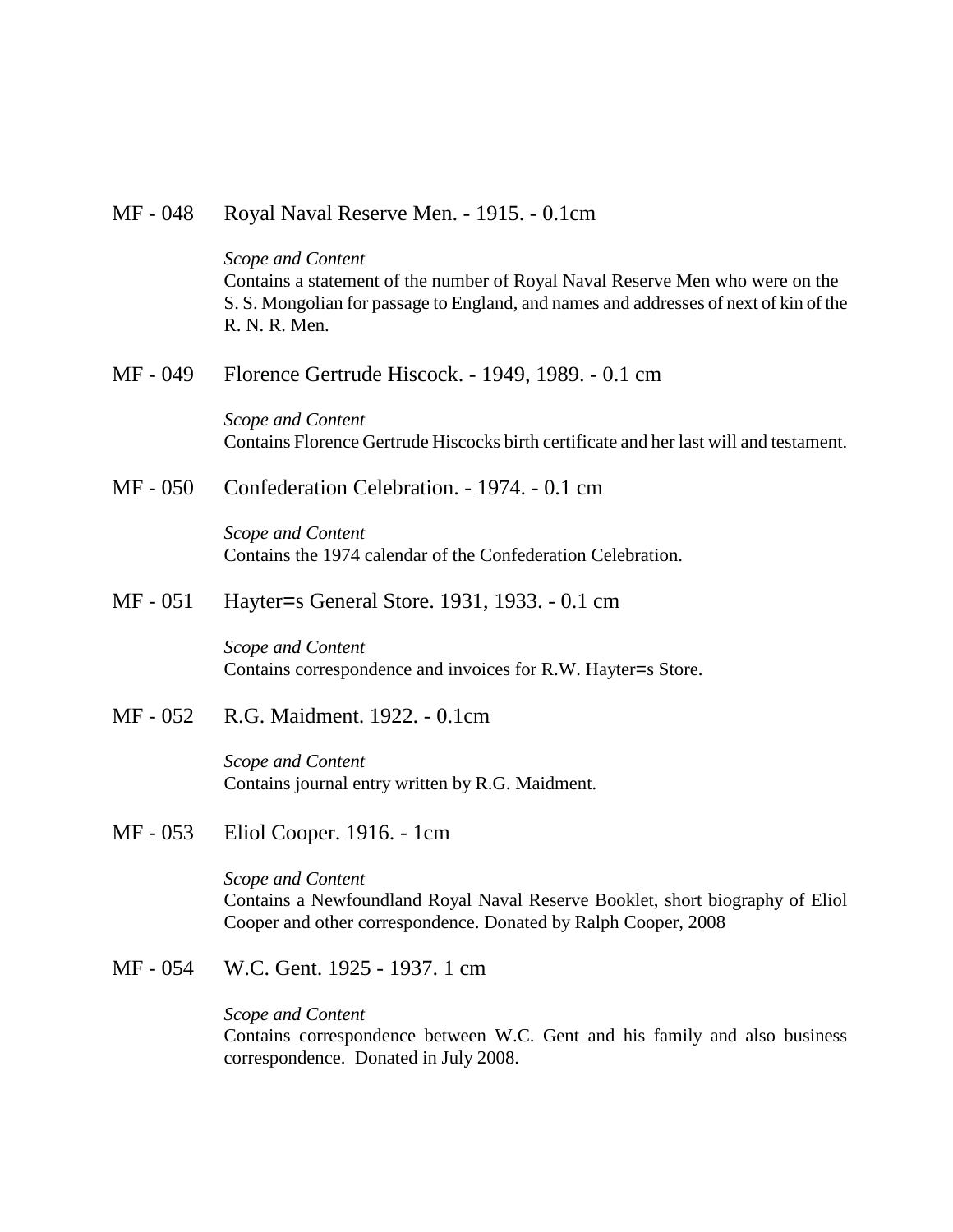# MF - 055 Annie Ivany Material. 1947 - 1982. 1 cm.

#### *Scope and Content*

Contains various certificates for Annie=s membership in the 4-H Club, Ladies Council of the Society of the United Fishermen, her grade four certificate for passing, as well as her husband George Ivany=s Society of United Fishermen certificate and copies of Constitution and Red Degree Ritual. Material donated by Andrea Cooper, daughter of Annie Ivany, July 2008.

MF - 056 Fowlow History Material. 2008. 1 cm.

*Scope and Content* This book contains Fowlow history in Trinity, Newfoundland and Gilbert George Fowlow recollections of WWII. Donated by Gilbert George Fowlow, July 2008.

MF - 057 Eunice Jestican Material. 2005. 1.3 cm.

*Scope and Content* Notes concerning various incidents that happened in the Trinity area.

MF - 058 J. Bartlett Material. 2009. 1 cm.

*Scope and Content* Soldiers= Pay Book belonging to J. Bartlett in 1918.

MF - 059 George Hubert Miller Material. 2009. 1.7 cm.

*Scope and Content* Royal Naval Reserve Certificate pay books belonging to George Hubert Miller.

MF - 060 Clarence Bartlett Material. 2009. 1 cm

*Scope and Content* License to operate a receiving set belonging to Clarence Bartlett of Trinity.

MF - 061 Ralph Hayter Material. 2009. 1.4 cm

*Scope and Content* Newfoundland Royal Naval Reserve Certificate sea book, and pay log belonging to Ralph Hayter, from WW I. Donated by Foster Hayter, 2009.